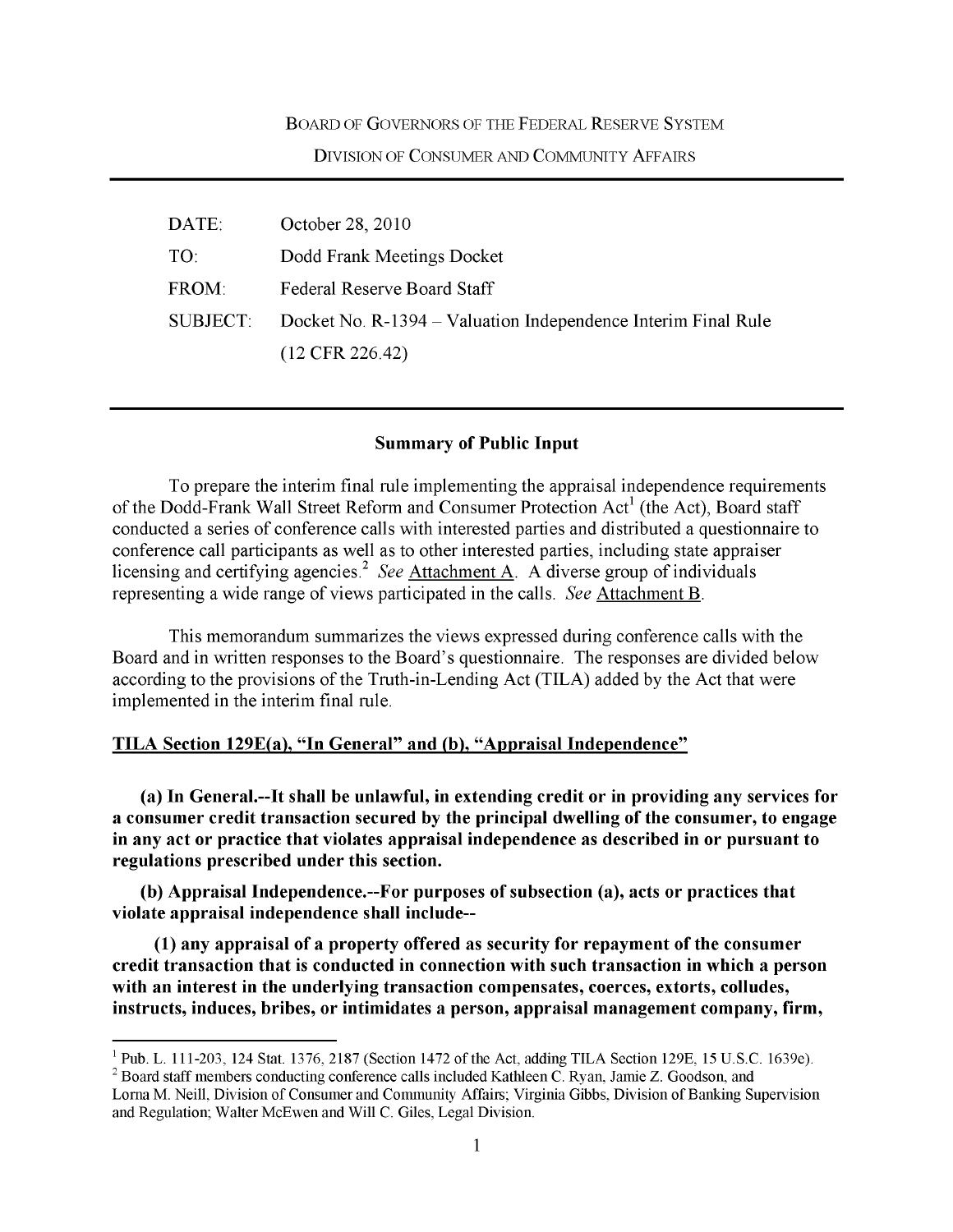**or other entity conducting or involved in an appraisal, or attempts, to compensate, coerce, extort, collude, instruct, induce, bribe, or intimidate such a person, for the purpose of causing the appraised value assigned, under the appraisal, to the property to be based on any factor other than the independent judgment of the appraiser;** 

**(2) mischaracterizing, or suborning any mischaracterization of, the appraised value of the property securing the extension of the credit;** 

**(3) seeking to influence an appraiser or otherwise to encourage a targeted value in order to facilitate the making or pricing of the transaction; and** 

## **(4) withholding or threatening to withhold timely payment for an appraisal report or for appraisal services rendered when the appraisal report or services are provided for in accordance with the contract between the parties.**

Major concerns raised by participants about these provisions were that certain terms in TILA Section 129E(b) needed clarification. For example, several participants raised concerns regarding the prohibition on "instructing" or "inducing" an appraiser to base a conclusion of value on anything but the appraiser's independent judgment. According to some participants, the terms "instruct" and "induce" should not be interpreted to mean that creditors cannot criticize an appraiser's report in order to improve the quality and accuracy of the next report submitted by that appraiser. Others requested that the interim final rule clarify that giving an appraiser a copy of the home purchase contract is not "inducing" the appraiser not to use independent judgment in violation of TILA. A few participants expressed the opposite view regarding the home purchase contract, arguing that providing the sales contract to the appraiser is a form of indirect coercion and should be banned.

Questions were also raised about the meaning of the prohibition on "compensating" an appraiser. Several participants expressed the view that the interim final rule should clearly permit paying an appraiser higher compensation for a more difficult assignment. Others pointed out that creditors may reasonably reduce or withhold an appraiser's compensation for failing to meet contractual obligations, such as for missing the deadline for submitting the appraisal report.

Another issue raised was whether the interim final rule should prohibit coercion and conflicts of interest in *any* method of valuing a property for a consumer credit transaction, or solely in appraisals conducted by state-licensed or state-certified appraisers. Most participants agreed that broker price opinions (BPOs) and other types of valuations performed by persons who are not state-licensed or state-certified should be covered by the interim final rules, in order to protect consumers in home-secured consumer credit transactions for which appraisals are not required or performed. Others disagreed, stating that BPOs are based more on automated and electronic data than appraisals, and thus afford fewer opportunities for coercion than appraisals. Similarly, it was argued that automated valuation models (AVMs) should not be covered because they are derived from objective, electronic data, and thus are not subject to coercion.

In general, participants agreed that appraisal independence should apply to all dwellingsecured consumer credit transactions, whether secured by a consumer's principal dwelling or a second home. Several participants pointed out, however, that if the interim final rule applies only to loans secured by the consumer's principal dwelling, for ease of compliance creditors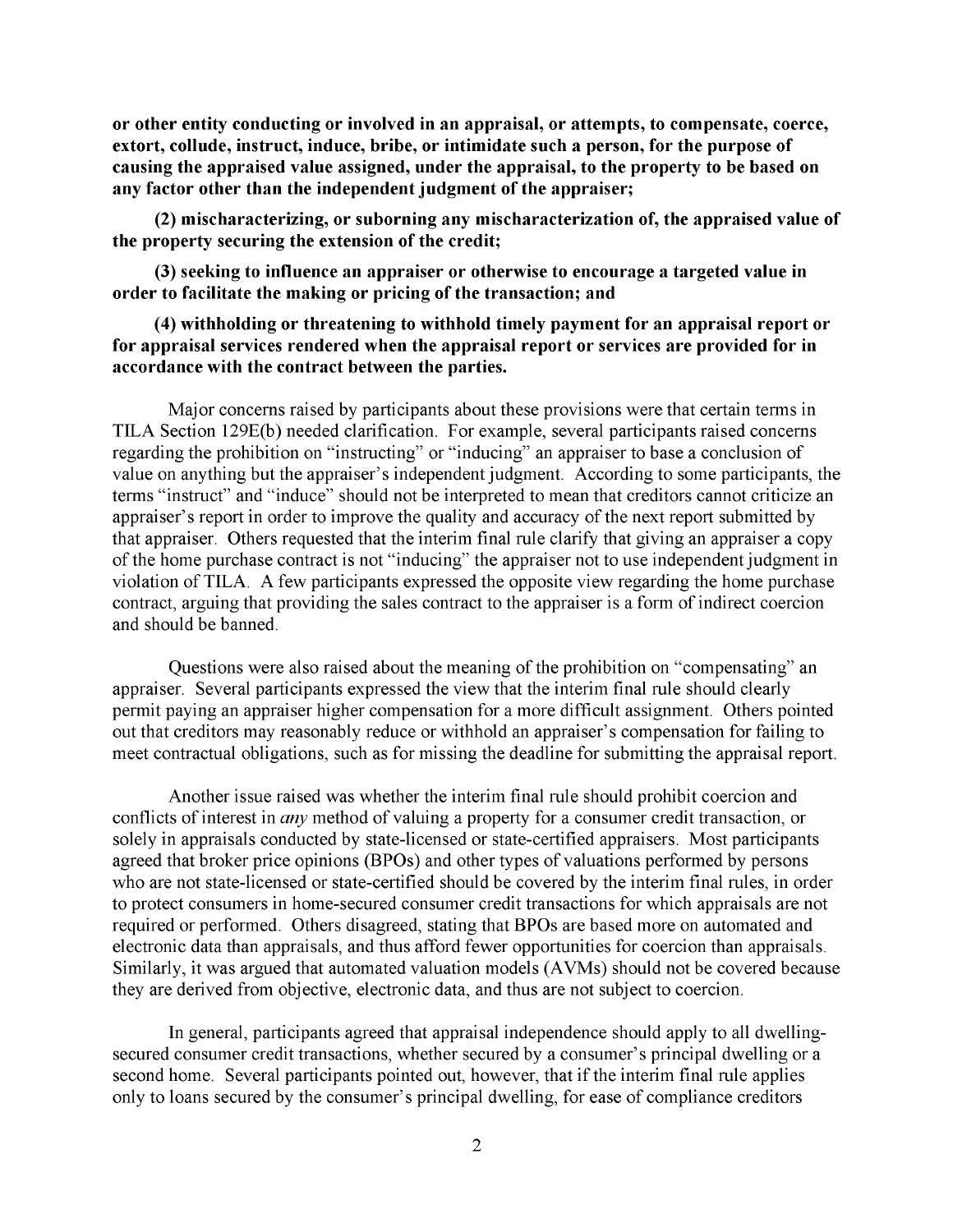likely will comply with the appraisal independence provisions for all dwelling-secured credit transactions.

Participants agreed that the examples of prohibited conduct provided in TILA Section 129E(b) and Regulation Z, 12 CFR 226.36(b), were appropriate and helpful, and should be included in the interim final rule.

# **TILA Section 129E(c), "Exceptions"**

**(c) Exceptions.--The requirements of subsection (b) shall not be construed as prohibiting a mortgage lender, mortgage broker, mortgage banker, real estate broker, appraisal management company, employee of an appraisal management company, consumer, or any other person with an interest in a real estate transaction from asking an appraiser to undertake 1 or more of the following:** 

**(1) Consider additional, appropriate property information, including the consideration of additional comparable properties to make or support an appraisal.** 

**(2) Provide further detail, substantiation, or explanation for the appraiser's value conclusion.** 

# **(3) Correct errors in the appraisal report.**

Participants generally supported including in the interim final rule the illustrative list of expressly permitted conduct provided in TILA Section 129E(c), as well as permitted conducted listed in Regulation Z, 12 CFR 226.36(b)(1)(ii). Some stated that the Home Valuation Code of Conduct (HVCC)<sup>3</sup> resulted in confusion about both who could communicate with the appraiser and what types of communication are permissible. This reportedly delayed or prevented resolution of technical issues and questions regarding appraisal reports.

Several participants requested that the interim final rule make clear that loan production staff can communicate with appraisers about particular issues related to the quality and accuracy of the appraisal. Similarly, others stated that lines of communications between loan originators and appraisers that do not involve coercion but help ensure accurate appraisals are needed. For example, participants pointed out, sometimes basic elements of the appraisal are wrong – the property is inaccurately described or the sale date is inaccurate. Participants argued that it is inefficient if only the underwriter is able to communicate with the appraiser.

# **TILA Section 129E(d), "Prohibition on Conflicts of Interest"**

**(d) Prohibitions on Conflicts of Interest.--No certified or licensed appraiser conducting, and no appraisal management company procuring or facilitating, an appraisal in connection with a consumer credit transaction secured by the principal dwelling of a consumer may have a direct or indirect interest, financial or otherwise, in the property or transaction involving the appraisal.** 

<sup>&</sup>lt;sup>3</sup> "Home Valuation Code of Conduct," available at

http://www.fhfa.gov/webfiles/2302/HVCCFinalCODE122308.pdf.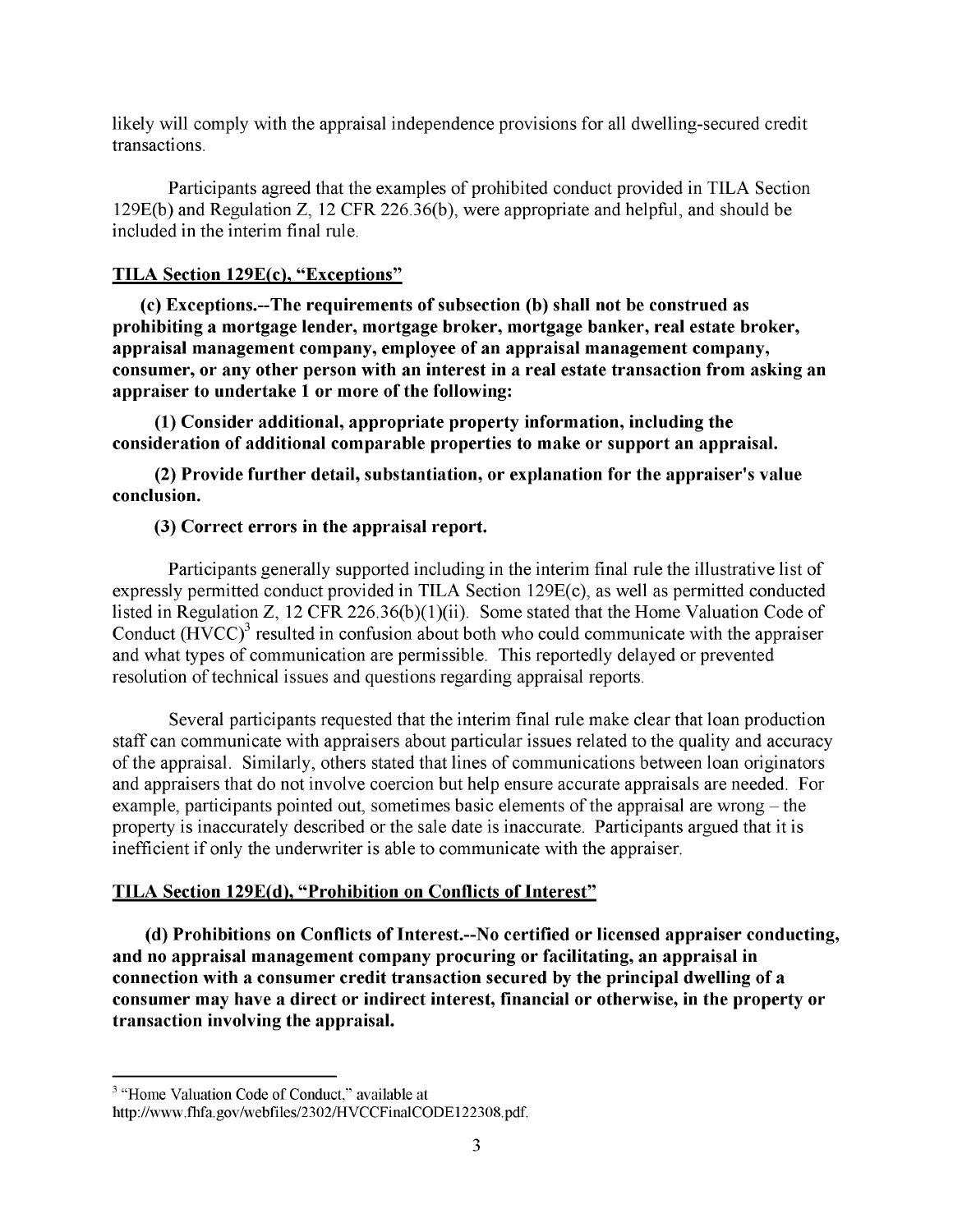Several participants informed Board staff that many persons subject to the HVCC mistakenly believed that the HVCC required the use of AMCs to order and manage appraisals. All participants agreed that creditors have increased the use of AMCs since the HVCC took effect, in part due to a concern about whether they could successfully implement the internal firewalls separating loan staff and the appraiser that the HVCC otherwise required. Several participants, however, stated that they had concerns about the quality of AMC-ordered appraisals, stating in particular that AMCs often seem to select appraisers based solely on price and turnaround time, without regard to the appraisers' knowledge of the local market in which the property is located. State regulators responding to the Board's questionnaire reiterated these concerns.

Many participants requested that the interim final rule include provisions that allow inhouse appraisers to perform and order appraisals, as long as clearly defined structural separation of appraisal staff from loan production exists. A number of participants stated that the firewalls and safeguards required by the HVCC have worked well in ensuring appraiser independence for institutions that chose to implement those rather than outsource appraisal management to AMCs. Some expressed the view that in-house appraisals tended to be of better quality than appraisals performed and ordered by independent third parties. Representatives of small institutions stressed, however, that some exemptions from any firewall provisions for smaller institutions were also critical.

Similarly, some participants expressed concerns that entities affiliated with a creditor might be considered to have an "indirect" interest in the transaction solely due to the affiliation. In addition, several participants requested that the interim final rule clarify that AMCs that also provide title services or other settlement services do not have an "indirect" interest in the property or the transaction as long as certain safeguards are in place.

On the other hand, a few participants expressed concerns about arrangements in which an AMC is affiliated with the creditor, arguing that in these cases the appraisal function is not truly independent. Concerns were also expressed that when creditors and AMCs are affiliated, the creditor's review of appraisals is lax. These participants stressed that requirements for creditors' appraisal reviews should be adopted.

### **TILA Section 129E(e), "Mandatory Reporting"**

**(e) Mandatory Reporting.--Any mortgage lender, mortgage broker, mortgage banker, real estate broker, appraisal management company, employee of an appraisal management company, or any other person involved in a real estate transaction involving an appraisal in connection with a consumer credit transaction secured by the principal dwelling of a consumer who has a reasonable basis to believe an appraiser is failing to comply with the Uniform Standards of Professional Appraisal Practice, is violating applicable laws, or is otherwise engaging in unethical or unprofessional conduct, shall refer the matter to the applicable State appraiser certifying and licensing agency.** 

Participants expressed several concerns regarding the requirement to report appraisers to the state appraiser licensing agency. Some stated that this requirement could create undue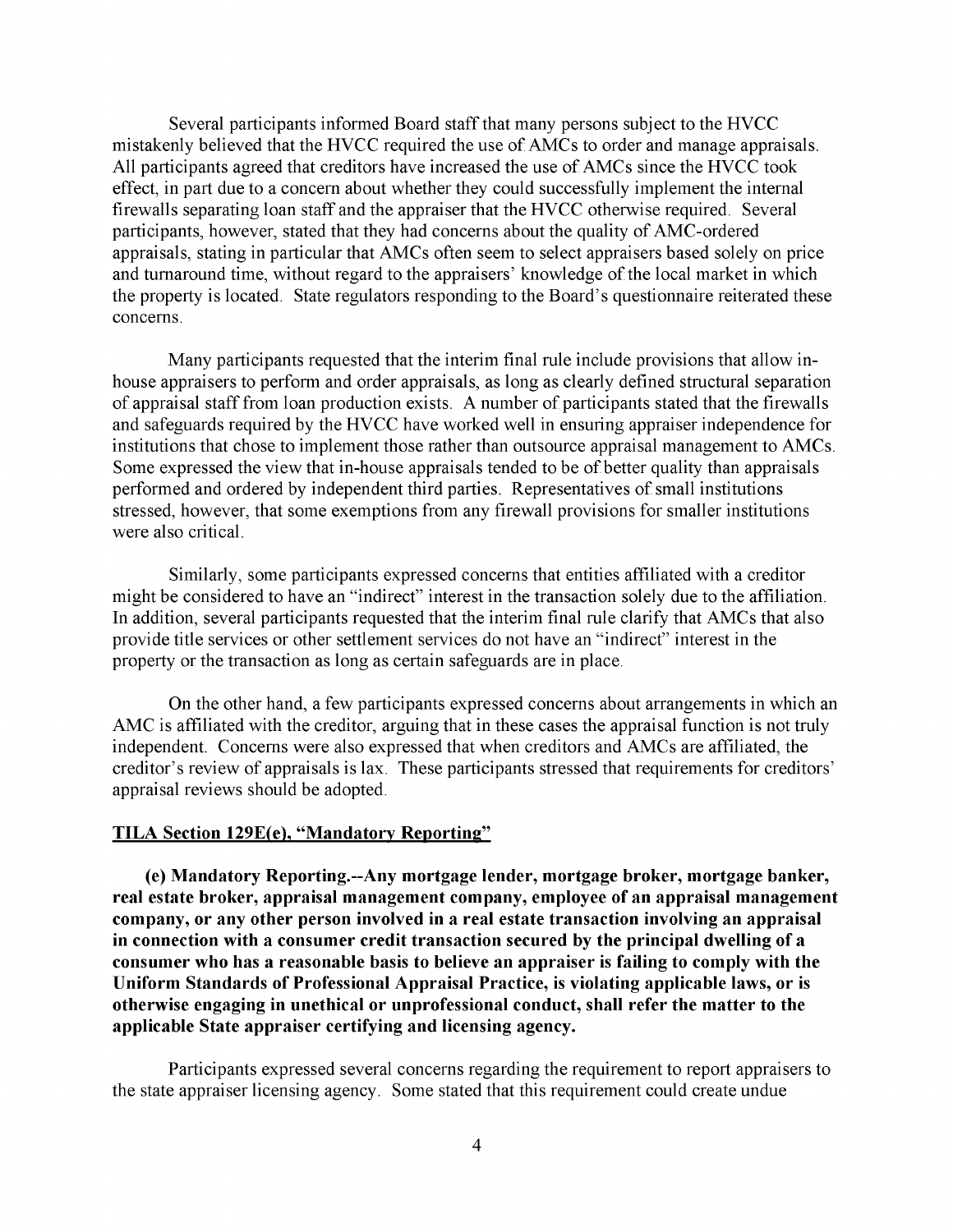burdens on small banks and credit unions, and noted that many individuals and institutions with a duty to report may not know what actions violate the Uniform Standards of Professional Appraisal Practice (USPAP), or state or federal law.

Many participants voiced concerns that the requirement to report appraisers for "unethical or unprofessional" conduct was too broad. They emphasized that the interim final rule should require reporting only of material misconduct, to prevent state appraiser certifying and licensing agencies from being overwhelmed with reports. To further prevent frivolous reporting, several participants also suggested that the interim final rule require a person reporting misconduct articulate reasonable, fact-based grounds for alleging that misconduct has occurred.

Some participants pointed out that an appraiser violation may not be apparent until a few years after consummation, such as when a borrower defaults and an investigation is conducted. They therefore suggested that the interim final rule include provisions regarding the required timing for reporting, such as a reasonable time after *knowledge* of a violation or potential violation, rather than after the violation or potential violation actually occurred.

A few creditors expressed concerns that the mandatory reporting requirement exposed reporting parties to defamation liability. These participants requested that the interim final rule incorporate a provision that would protect persons who comply with the mandatory reporting requirement from defamation suits.

Some participants also requested that the interim final rule clarify that persons required to report not include investors or other "post-closing" parties, but only parties involved in *originating* a loan.

Finally, several participants raised questions about the point at which a person must report an appraiser to the state. They pointed out that, typically, creditors go back to the appraiser when problems arise and try to resolve them before reporting the appraiser to the state. Even before that final action, or in lieu of it, a creditor might remove the appraiser from the approved appraiser list.

#### **TILA Section 129E(f), "No Extension of Credit"**

**(f) No Extension of Credit.--In connection with a consumer credit transaction secured by a consumer's principal dwelling, a creditor who knows, at or before loan consummation, of a violation of the appraisal independence standards established in subsections (b) or (d) shall not extend credit based on such appraisal unless the creditor documents that the creditor has acted with reasonable diligence to determine that the appraisal does not materially misstate or misrepresent the value of such dwelling.** 

Creditor representatives generally stated that they had not had much experience with this provision, which is already included in Regulation Z, 12 CFR 226.36(b)(2). Regarding what it means to exercise "reasonable diligence" to establish that a potentially compromised appraisal was nonetheless accurate, a few participants stated that obtaining an automated valuation model (AVM) generally should be sufficient. Others, however, stated that an AVM could be a useful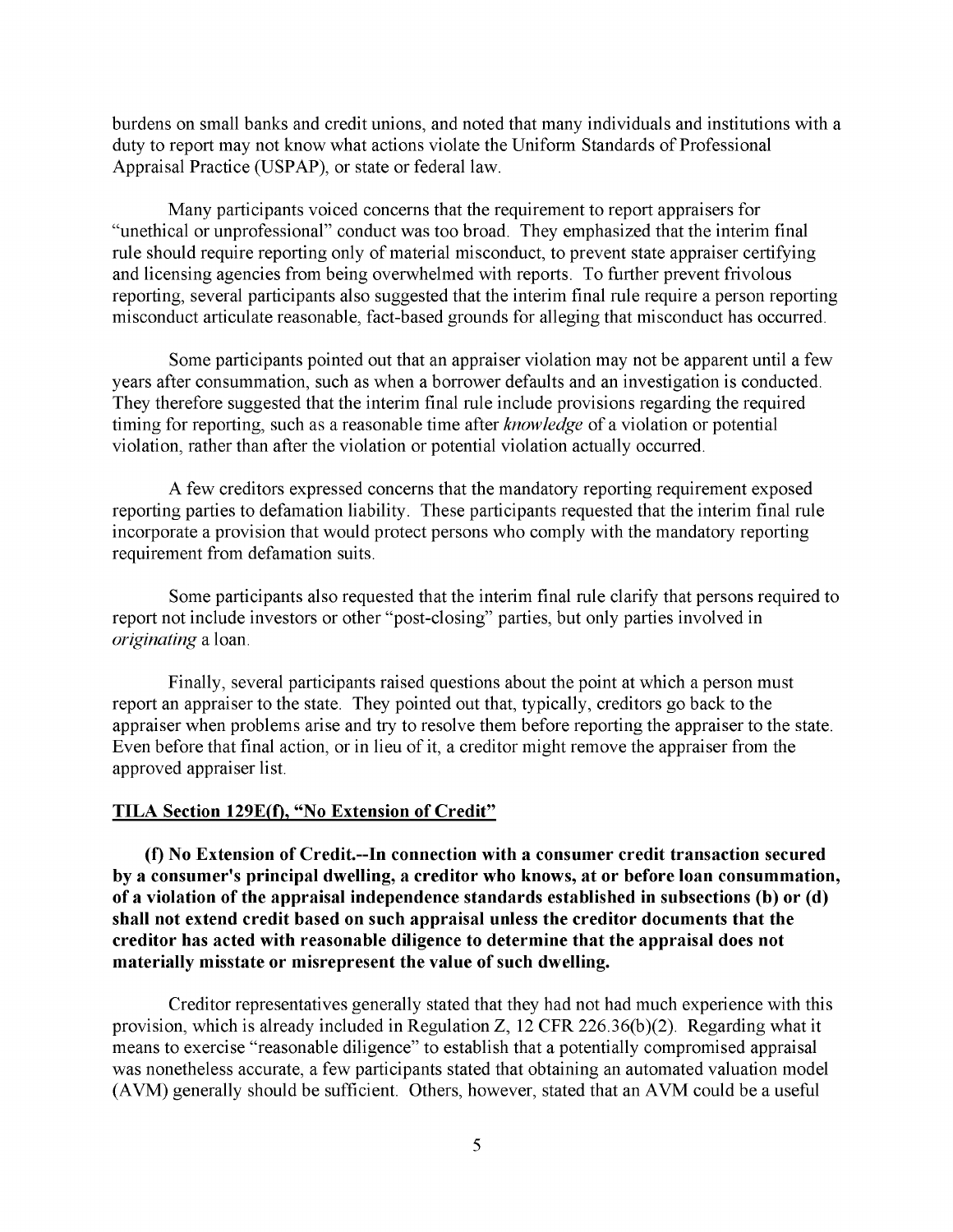check in some transactions, but that another appraisal would be better overall. A few participants expressed the view that it would be imprudent to use an AVM to confirm the value, arguing that AVMs are not as reliable as another appraisal. Representatives of Fannie Mae and Freddie Mac stated that Fannie Mae and Freddie Mac generally would require a second appraisal if there is any indication of coercion.

Several participants stated that the cost of a second appraisal if the first one has been compromised is typically directly passed on to the consumer. A few expressed the view that a consumer should not be "penalized" by a creditor's failure to "properly" manage the appraisal process; hence the cost of a second report should be absorbed by the creditor. Others pointed out that even if the cost of a second appraisal is not directly passed on to the consumer, the extra cost will indirectly be passed on to all consumers to cover the creditor's overhead costs.

### **TILA Section 129E(i), "Customary and Reasonable Fee"**

#### **(i) Customary and Reasonable Fee.—**

**(1) In general.-- Lenders and their agents shall compensate fee appraisers at a rate that is customary and reasonable for appraisal services performed in the market area of the property being appraised. Evidence for such fees may be established by objective thirdparty information, such as government agency fee schedules, academic studies, and independent private sector surveys. Fee studies shall exclude assignments ordered by known appraisal management companies.** 

Appraiser representatives' major concerns were that, since the HVCC took effect, AMCs have come to dominate the market and pay fees to appraisers that are unreasonably low. Many participants stated that the customer base for appraisers is almost exclusively AMCs and that appraisers do not have leverage to negotiate fees. As a result, appraisal assignments are given to the lowest-cost appraiser, without regard for appraisal quality.

Concerns were also raised that appraisers have trouble getting paid on time through AMCs and that neither appraisers nor consumers are aware of how the overall cost of an appraisal is divided between the appraiser and the AMC. Anecdotally, appraiser representatives and state regulators stated that consumer costs for appraisals ordered through AMCs are higher than for appraisals ordered directly from the appraiser and that appraisal costs for consumers generally have risen since the HVCC took effect. Some appraiser representatives and one state regulator requested that the interim final rule require creditors and AMCs to rely on published fee studies, such as the Veterans Administration (VA) fee schedules, to determine how much to pay the appraiser.

On the other hand, AMC and some creditor representatives expressed a preference for the FHA approach to its requirement that fee appraisers be paid "customary and reasonable" fees, which is oriented toward letting the market decide. They stated that AMCs have not raised their fees post-HVCC because they are still competing with other AMCs for creditors' business, and that consumer costs have not been materially impacted. They also expressed concerns that existing fee studies do not establish "customary and reasonable" rates for appraisal services, in part because they do not differentiate between the costs of performing the appraisal and the costs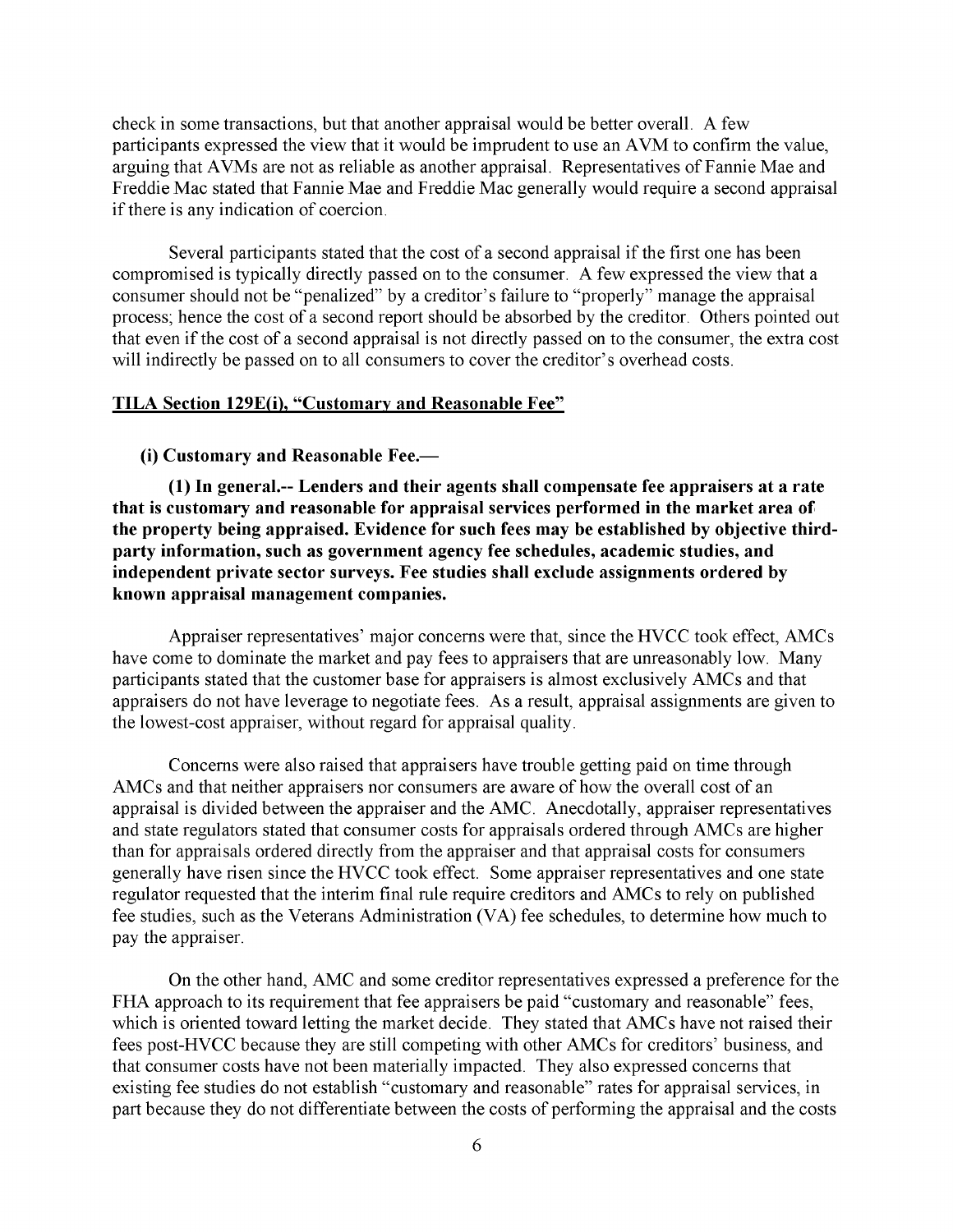of managing the appraisal process. In addition, some AMC and creditor representatives noted that the VA fee schedules, for example, are a benchmark for the highest rate that *could* be charged in a given state, not the rate that is "customary and reasonable," and that they are intended for a distinct appraisal product (appraisals for VA loans), not average appraisals. They also argued that existing fee studies do not account for the different risk management levels and associated scope of work variations in the appraisal for different transactions.

In addition, AMC and creditor representatives stated the view that the result of requiring that fee appraisers be paid "customary and reasonable" rates would likely be that consumers would have to pay more for appraisals, because AMCs would still need to charge for the appraisal management services they provide, in addition to the charge for the appraisal itself. They stated that the interim final rule should not address the "customary and reasonable" fee provision because the Board needed to gather and assess more information.

Participants generally agreed that multiple factors contribute to the cost of appraisal services, and can vary greatly from area to area. These include the availability of comparables and public records; distances traveled; costs of cable, phone, and gas; as well as the experience, education and licensing/certification designations of the appraiser. Some stated that prices should be quoted on a per job basis in some areas. A few participants noted, for example, that rural properties are often unique and the appraiser may have to do more work than he or she would for an urban or suburban property.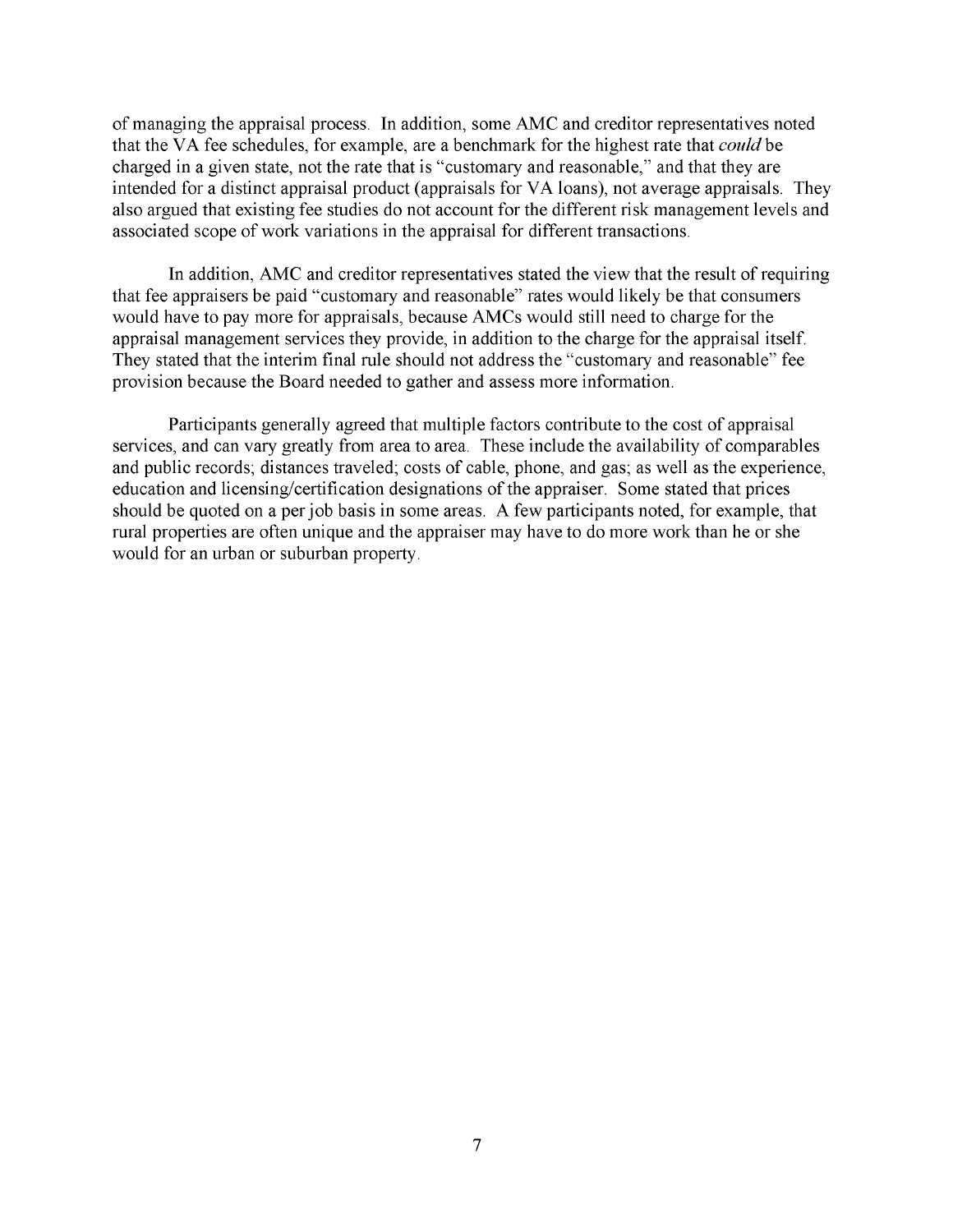## **Outreach Questions for Interim Final Rule on Appraisal Independence (TILA § 129E)**

The Board is required by the Dodd-Frank Reform Act (the Act) to issue, within 90 days of the date of the Act's enactment (July 21, 2010), an Interim Final Rule implementing § 1472 of the Act. Section 1472 adds a new § 129E to the Truth in Lending Act (TILA), entitled "Appraisal independence requirements."

To assist the Board in drafting these rules, Board staff is conducting a series of outreach meetings. These questions are intended to guide our discussion during our meeting with you. If there are other issues you would like to raise during our discussion, we welcome your views.

## Background

1. How has the process of ordering, obtaining, and paying for an appraisal changed since the Home Valuation Code of Conduct (HVCC) and the Board's appraiser coercion rules under Home Ownership and Equity Protection Act (HOEPA) (12 C.F.R. § 226.36(b), available at http://edocket.access.gpo.gov/2008/pdf/E8-16500.pdf) became effective?

2. Do lenders have different collateral valuation processes for different types of home-secured loan transactions, such as HELOCs v. closed-end mortgages, or first-lien mortgages v. secondlien mortgages? If yes, please explain. How, if at all, should these different processes be taken into account in drafting the rules required by the Act?

3. What are key "lessons learned" from implementation of the HVCC and the HOEPA appraiser coercion rules in 12 C.F.R. § 226.36(b) that you think the Board should keep in mind in drafting the Interim Final Rule? In addition to problems you have encountered, if any, what do you think are the positive aspects of the HVCC and the HOEPA rules?

## Covered parties

4. New § 129E(b) states that an act or practice that violates appraiser independence includes "any appraisal . . . in which *a person with an interest in the underlying transaction* compensates, coerces, extorts, colludes, instructs, induces, bribes, or intimidates" anyone involved in conducting the appraisal.

Is the statutory language sufficiently clear regarding who is covered, or does the Board need to provide additional guidance?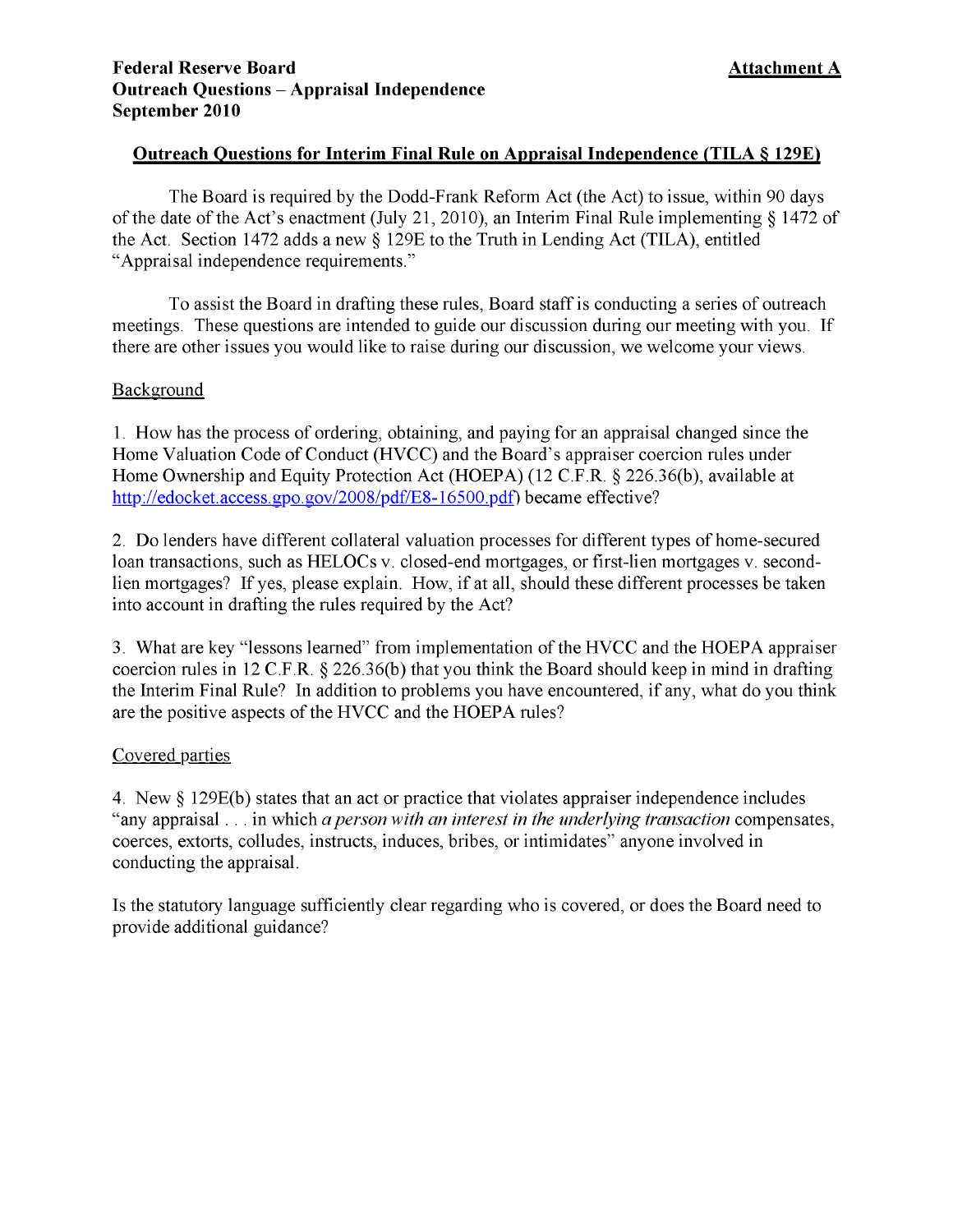5. New § 129E applies to acts or practices related to appraisals for "consumer credit transactions secured by the principal dwelling of the consumer." This is a broad class of transactions. Are there any types of home-secured consumer credit transactions for which appraiser independence is not a concern?

# Definitions - appraiser, appraisal, appraisal management company

6. The Act does not define "appraiser" or "appraisal" for purposes of new TILA § 129E. In Board regulations implementing consumer protection statutes such as HOEPA and the Equal Credit Opportunity Act (ECOA), the meaning of these terms is broader than state-licensed or -certified appraisers and formal appraisals (defined, for example, in 12 C.F.R. §§ 226.36(b)(3) and 225.61(a), respectively).

*Regulation Z* (implementing TILA). The Board adopted a definition of "appraiser" in its 2008 HOEPA rulemaking, as follows: "a person who engages in the business of providing assessments of the value of dwellings. The term 'appraiser' includes persons that employ, refer, or manage appraisers and affiliates of such persons." 12 C.F.R. § 226.36(b)(3).

*Regulation B* (implementing ECOA). Regulation B defines an "appraisal report" – a copy of which the consumer is entitled upon request  $-$  as "the document(s) relied upon by a creditor in evaluating the value of the dwelling." 12 C.F.R. § 202.14(c). Commentary to Regulation B states that "appraisal reports" include reports of value prepared by appraisers who are certified or licensed as well as those who are not. See comments 14(c)-1 and -2. ECOA's requirement to provide the consumer with a copy of the "appraisal report" upon request has generally been interpreted to include "evaluations" (see 12 C.F.R. § 225.63(b)) and the valuation methods used to support them, such as broker price opinions (BPOs) and automated valuation models (AVMs).

These definitions of "appraiser" and "appraisal report" reflect the Board's recognition that TILA and ECOA are consumer protection statutes intended to provide the broadest consumer protection possible, consistent with institutional safety and soundness.

Congress determined that the new appraiser independence requirements belong in TILA, which, as noted, is a consumer protection statute. Is there any reason that TILA § 129E should nonetheless diverge from existing Regulations Z and B and cover only, for example, formal appraisals and state-licensed or -certified appraisers?

7. The Act does not define "appraisal management company." Is guidance needed regarding the meaning of this term?

# Prohibited practices

8. New TILA § 129E(b)(1) states that an act or practice that violates appraiser independence includes "any appraisal . . .in which a person with an interest in the underlying transaction *compensates, coerces, extorts, colludes, instructs, induces, bribes, or intimidates*" anyone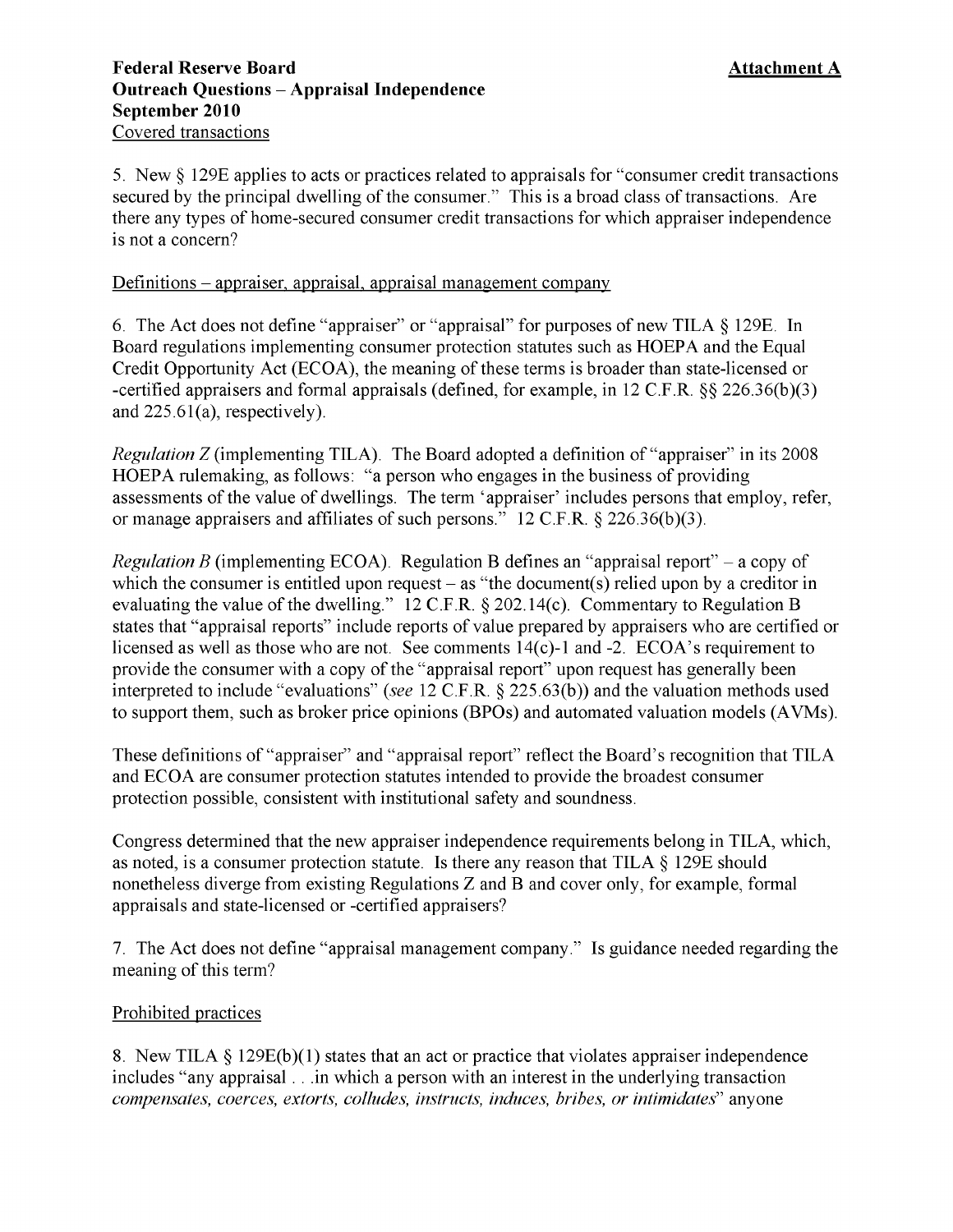# **Federal Reserve Board Outreach Ouestions - Appraisal Independence** September 2010

involved in conducting the appraisal. Substantially similar language exists in the HVCC, along with 10 examples of prohibited conduct. The Board's appraiser coercion rule also includes several examples of prohibited conduct.

Should the Board consider providing definitions of these terms (note that if the Board's regulation does not define a term, then the term is deemed to have the meaning given it under applicable state law or contract), or is providing examples of prohibited conduct sufficient for the rules?

Of the examples of prohibited conduct listed in the HVCC and the Board's rule, which should the Board consider including or excluding in drafting rules under  $\S 129(E)(b)(1)$ ? Should the Board consider any additional examples of prohibited conduct under  $\S 129E(b)(1)$ ?

9. New  $\S 129E(b)(2) - (4)$  describes three other practices that violate appraiser independence. Should the Board be aware of any questions or concerns raised by inclusion of these additional practices?

10. New § 129E(c) lists three practices that are expressly permitted. Should the Board be aware of any questions or concerns raised by this subsection? Should the Board consider any additional examples of conduct that is *not* prohibited?

# Prohibition on conflicts of interest

11. New § 129E(d) prohibits any appraiser or appraisal management company involved in conducting, procuring or facilitating an appraisal from having a direct or indirect interest in the transaction involving the appraisal.

Does this prohibition raise compliance concerns for institutions of a particular size or type *(e.g.,*  depository v. nondepository)? The HVCC, for example, permits in-house appraisers to conduct appraisals if the lender has certain firewalls and safeguards in place to protect the appraiser's independence from loan production staff. The HVCC further exempts "small banks" (having assets of \$250M or less) from the conflict of interest provisions (HVCC § IV) entirely.

# Mandatory reporting

12. New § 129E(e) requires any person involved in a home-secured consumer credit transaction who has a "reasonable basis to believe" that an appraiser is violating the Uniform Standards of Professional Appraisal Practice (USPAP) or state or federal law, or is otherwise acting unethically or unprofessionally, to refer the matter to the applicable state appraiser certifying and licensing agency.

Should the Board be aware of any questions or concerns raised by this subsection? Is the statutory language sufficiently clear, or is additional clarification needed?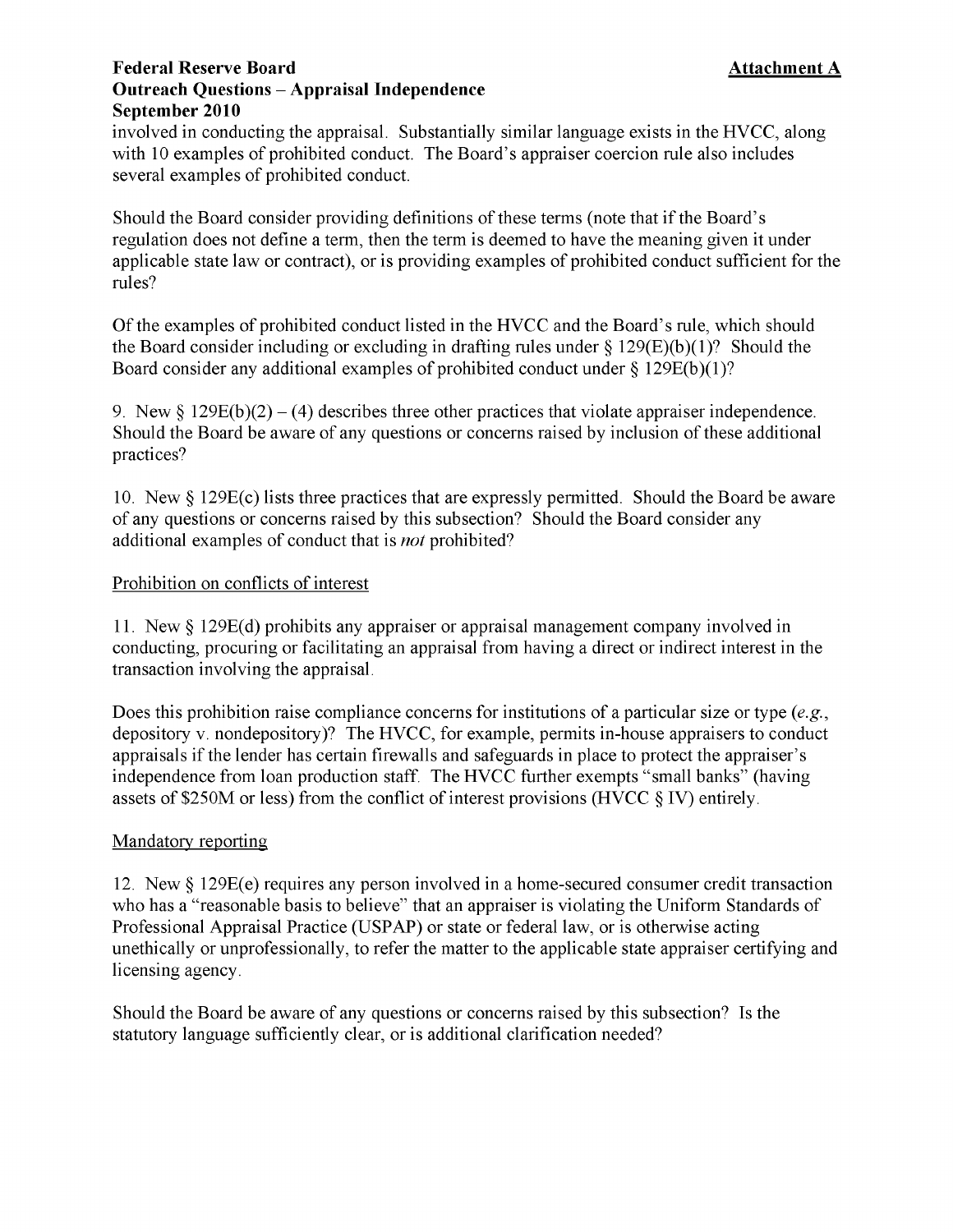## **Federal Reserve Board Outreach Ouestions - Appraisal Independence** September 2010

# No extension of credit

13. New § 129E(f) codifies a requirement adopted by the Board in its 2008 HOEPA rulemaking (12 C.F.R. § 226.36(b)(2)): a creditor who "knows, at or before loan consummation," of violations of appraiser independence rules committed in relation to the appraisal, may not extend credit based on the appraisal unless it has acted with "reasonable diligence" to ensure that the appraisal is accurate. Board commentary provides that "reasonable diligence" may be achieved by obtaining another appraisal.

What has been creditors' experience with this rule so far? Is additional guidance needed? For example, would using the results of an AVM be sufficient to ensure that the appraisal is materially accurate and that consumers are protected from potential value distortions created by violations of appraiser independence rules?

Is the cost of obtaining a second appraisal to qualify for the "reasonable diligence" safe harbor typically passed on to the consumer or absorbed by the lender?

# Customary and reasonable fee

14. New § 129E(i) requires that "lenders and their agents" compensate "fee appraisers at a *rate that is customary and reasonable* for appraisal services performed in the market area of the property being appraised." Evidence for "customary and reasonable" rates may be based on "objective, third-party information, such as government agency fee schedules, academic studies, and independent private sector surveys. Fee studies shall exclude assignments ordered by known appraisal management companies."

What guidance or clarifications should the Board consider that would facilitate compliance with the requirement that lenders and their agents compensate fee appraisers at a rate that is customary and reasonable?

Are you aware of studies and information sources that would meet the requirements for appropriate evidence of "customary and reasonable" rates? In particular, are you aware of sources that take into account geographical variations? Are there any suitable sources that are updated regularly?

Do you have experience with the FHA guidance on this point? With the VA fee schedule for appraisers? What "lessons" can we take from the government programs as we develop a draft rule?

To what extent do lenders use AMCs and "fee appraisers," as defined in new  $\S$  129E(i)(2), to perform appraisals? What trends do you see for the future?

How do lenders and AMCs engage fee appraisers? What are their criteria for including a fee appraiser on a list of approved appraisers or similar list (e.g., price, qualifications, turnaround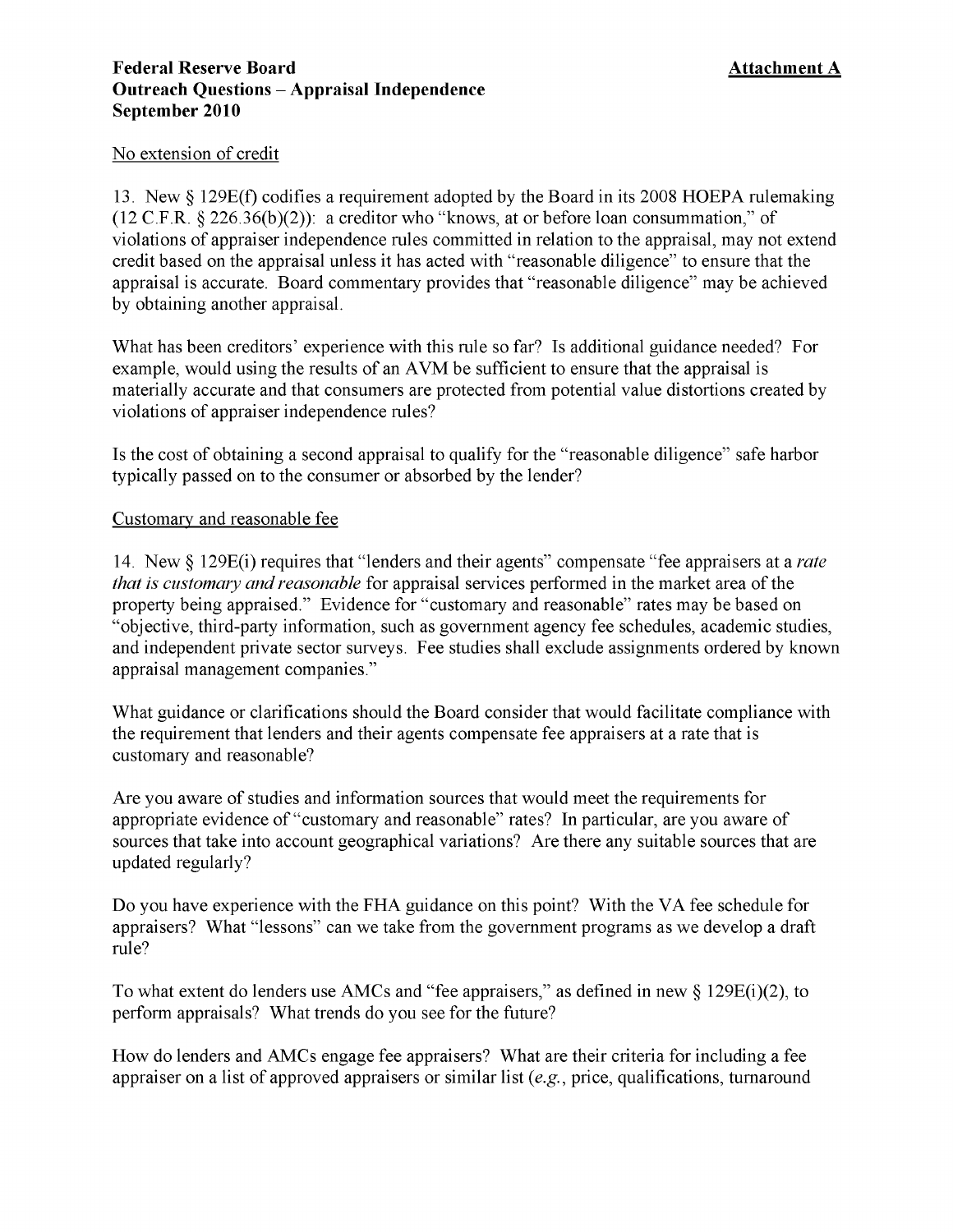# **Federal Reserve Board Outreach Ouestions - Appraisal Independence** September 2010

time, quality)? What are their criteria for selecting and compensating a fee appraiser for a particular transaction?

Have appraisal prices that consumers must pay changed since the HVCC went into effect? In general, do consumers have to pay higher or lower prices for AMC-ordered appraisals than other appraisals?

If available, please provide data on the cost differences for appraisals based on factors such as the scope of work, type of transaction, and source of the appraisal.

If available, for appraisals ordered through an AMC or conducted through a lender's in-house collateral value function, please provide data breaking down costs to conduct the actual appraisal and associated management costs for the past three years.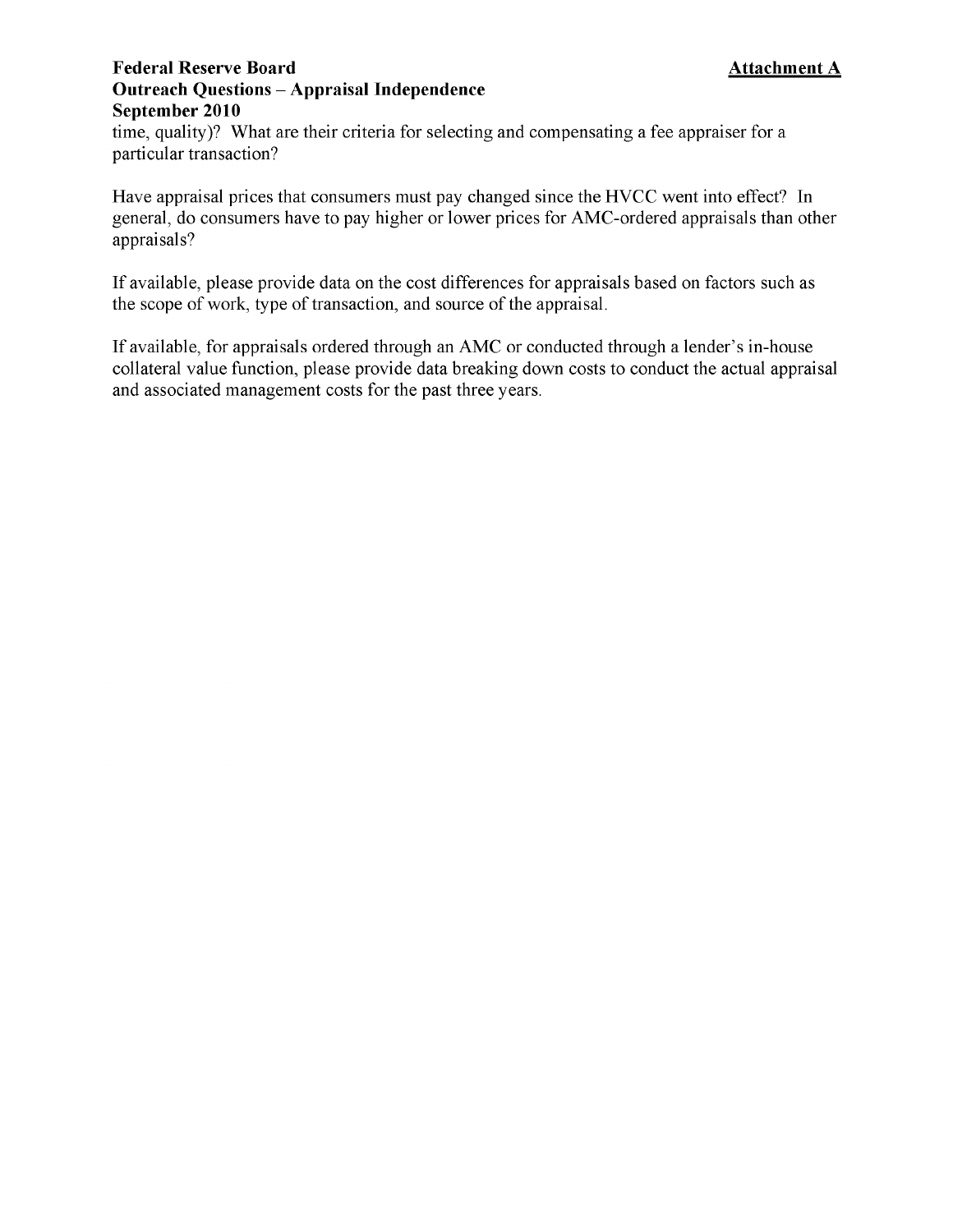# **Conference Calls on Appraisal Independence with Federal Reserve Board Staff**

## **Sept. 8, 2010**

**Participants:** Daniel Drelich and Peter Vidi (American Guild of Appraisers); John Russell and Peter Barrish (American Society of Appraisers); John Brennan (Appraisal Foundation), Bill Garber (Appraisal Institute); Brian Quinlan (Capital One); Joan Trice (Collateral Risk Network); Jerry Jones (National Association of Independent Fee Appraisers); Ian Coates (National Association of Independent Housing Professionals); Joseph Ventrone (National Association of Realtors); Steven Linville (National Association of Home Builders); Kevin Hacke (Smith Bucklin); Tony Pistelli (US Bank)

> Kathleen Ryan, Lorna Neill, Jamie Goodson, Virginia Gibbs, Walter McEwen, Will Giles (Federal Reserve Board)

## **Sept. 9, 2010**

**Participants:** Robert Murphy (Fannie Mae); Jacqueline Doty (Freddie Mac); Alfred Pollard, Eric Dawes, Ming-Yuen Meyer-Fong (Federal Housing Finance Agency)

> Kathleen Ryan, Lorna Neill, Jamie Goodson, Virginia Gibbs, Walter McEwen, Will Giles (Federal Reserve Board)

## **Sept. 10, 2010**

**Participants:** Rod Alba and Mark Tenhundfeld (American Bankers Association); Daniel Crowley, David Feldman, Dan Hackman, Nancy Weissgold (Coalition to Facilitate Appraisal Integrity Reform); Steve Zeisel (Consumer Bankers Association); Anne Canfield, Christine Harrington, William Sherakas (Consumer Mortgage Coalition); Michael Carrier and Ken Markison (Mortgage Bankers Association); Don Kelly and Jack Konyk (Real Estate Valuation Advocacy Association); Bernard Mason (Risk Management Association); Don Blanchard and Jeff Shurman (Title Appraisal Vendor Management Association); Paul Leonard, Housing Policy Council

> Kathleen Ryan, Lorna Neill, Jamie Goodson, Virginia Gibbs, Walter McEwen, Will Giles (Federal Reserve Board)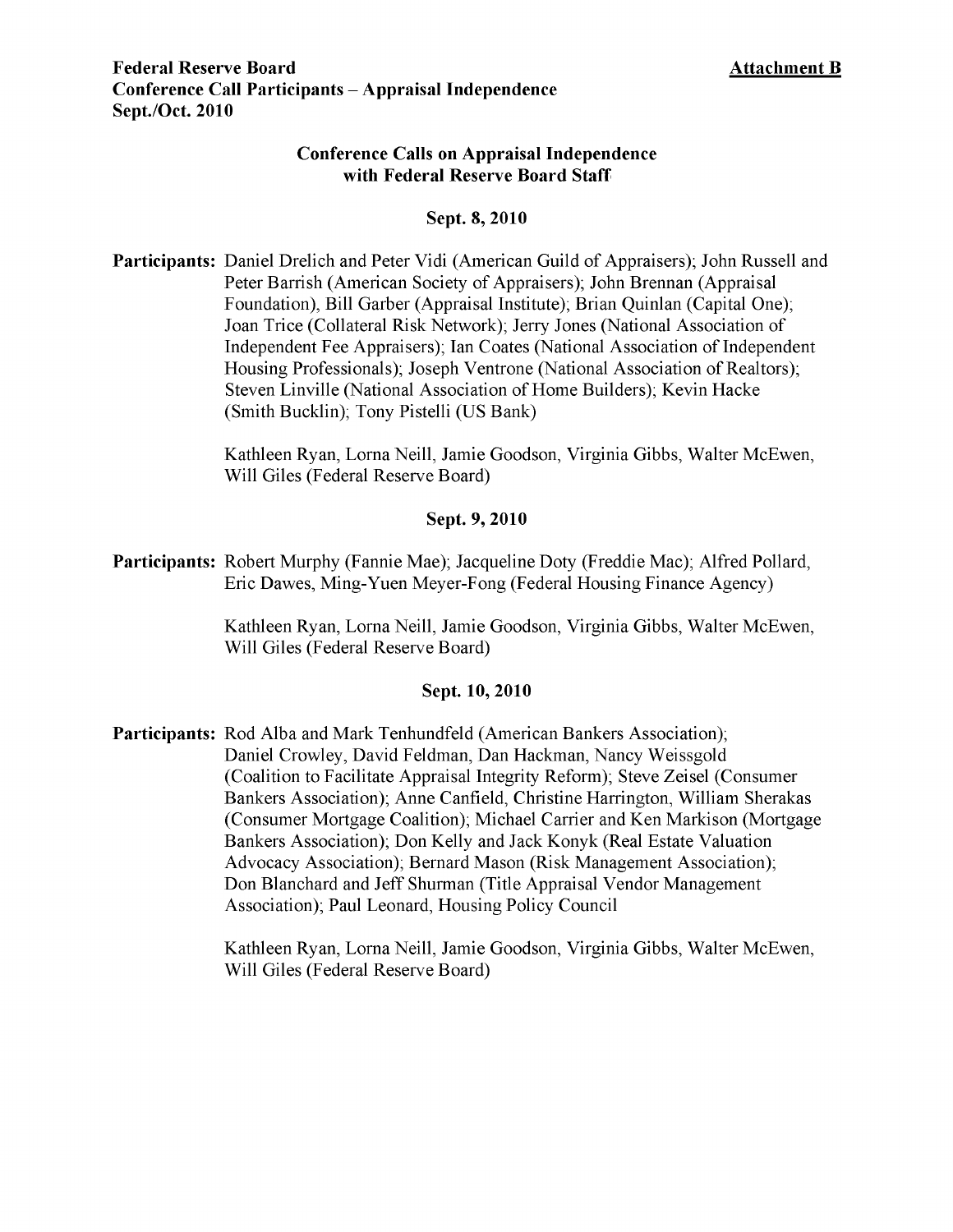# **Federal Reserve Board Conference Call Participants – Appraisal Independence** Sept./Oct. 2010

### **Sept. 13, 2010**

**Participants:** Jeffrey Bloch (Credit Union National Association)

Kathleen Ryan, Lorna Neill, Jamie Goodson, Virginia Gibbs, Walter McEwen, Will Giles (Federal Reserve Board)

### **Sept. 14, 2010**

**Participants:** Michael Anderson, John Councilman, and Roy DeLoach (National Association of Mortgage Brokers)

> Kathleen Ryan, Lorna Neill, Jamie Goodson, Virginia Gibbs, Walter McEwen, Will Giles (Federal Reserve Board)

## **Sept. 15, 2010**

**Participants:** Kathleen Keest (Center for Responsible Lending); David Berenbaum (National Community Reinvestment Coalition); Margot Saunders (National Consumer Law Center)

> Lorna Neill, Jamie Goodson, Virginia Gibbs, Sviatlana Phelan, Will Giles (Federal Reserve Board)

### **Sept. 17, 2010**

**Participants:** Ann Grochala (Independent Community Bankers of America); Carrie Hunt and Tessema Tefferi (National Association of Federal Credit Unions)

> Kathleen Ryan, Virginia Gibbs, Walter McEwen, Will Giles (Federal Reserve Board)

### **Sept. 24, 2010**

**Participants:** David Hathaway and Laura Nieber (Bank of America); Kevin McMillan, Tobias Moon, and Laura Rogers (Landsafe Appraisal Services, Inc.)

> Kathleen Ryan, Lorna Neill, Jamie Goodson, Virginia Gibbs, John Caldwell, Walter McEwen, Will Giles (Federal Reserve Board)